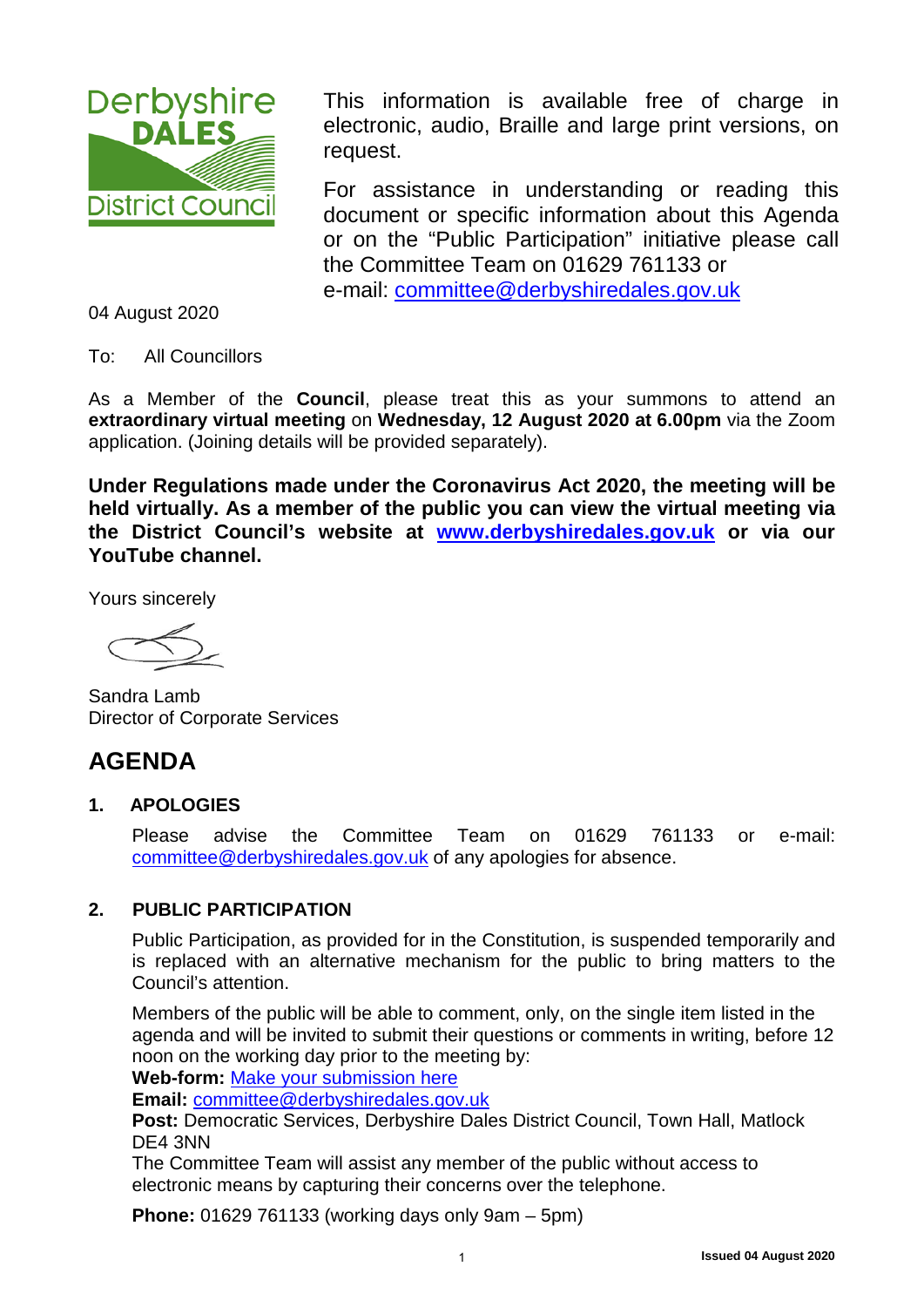Any such correspondence will be read out at the meeting.

The public will not be admitted to the meeting through virtual means. All meeting proceedings open to the public will be streamed live on our YouTube channel when all non -exempt items are being considered. Recordings of the meeting will also be available after the event on the District Council's website.

#### **3. INTERESTS**

Members are required to declare the existence and nature of any interests they may have in subsequent agenda items in accordance with the District Council's Code of Conduct. Those interests are matters that relate to money or that which can be valued in money, affecting the Member her/his partner, extended family and close friends. Interests that become apparent at a later stage in the proceedings may be declared at that time.

**Page Nos.**

#### **4. [REQUESTS FOR ADDITIONAL FINANCIAL SUPPORT TO](#page-2-0) FREEDOM LEISURE AND SERCO IN LIGHT OF COVID-19 IMPACTS 03 - 16**

To consider a report seeking approval for extra funding, requested by both Freedom Leisure and Serco, in order to reopen the Leisure Centres and to fully implement the new waste and recycling contract following the disruption of services since the outbreak of the COVID-19 pandemic.

#### **5. SEALING OF DOCUMENTS**

To authorise that the Common Seal of the Council be affixed to those documents, if any, required completing transactions undertaken by Committees or by way of delegated authority to others, since the last meeting of the Council

#### **NOTE**

For further information about this Agenda or on "Public Participation" call 01629 761133 or e-mail: [committee@derbyshiredales.gov.uk](mailto:committee@derbyshiredales.gov.uk)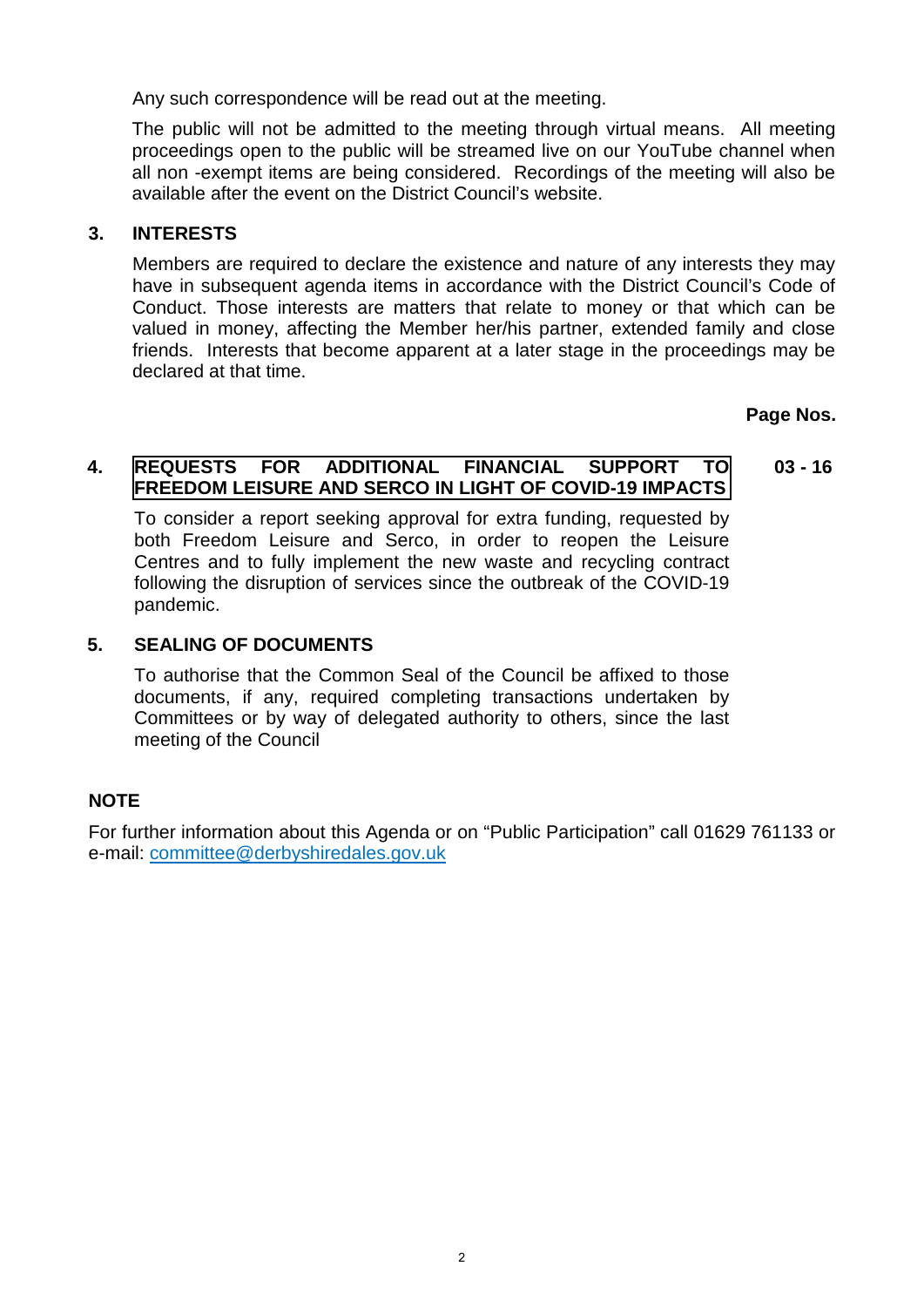#### <span id="page-2-0"></span>**NOT CONFIDENTIAL – For Public Release Itemation of the Item No. 4 <b>Item No. 4**

EXTRAORDINARY MEETING OF COUNCIL 12 August 2020

Report of the Director of Community & Environmental Services

#### **REQUESTS FOR ADDITIONAL FINANCIAL SUPPORT TO FREEDOM LEISURE AND SERCO IN LIGHT OF COVID-19 IMPACTS**

#### **PURPOSE OF REPORT**

To outline the extra funding requirements requested by both Freedom Leisure and Serco in order to reopen the Leisure Centres and to fully implement the new waste and recycling contract, following the disruption of services since the outbreak of the COVID-19 pandemic.

#### **RECOMMENDATION**

- 1. To provide financial support to Freedom Leisure for the phased reopening the District Council's Leisure Centres, as per Option Two of the report
- 2. To cap the level of financial support to Freedom Leisure to £300,000
- 3. To review the financial support provided to Freedom Leisure through an open-book accounting process
- 4. To provide financial support to Serco to support the implementation of the new contract, due to the impact of delays in the process associated to contact challenge and COVID-19
- 5. To cap the level of financial support to Serco to £101,185

#### **WARDS AFFECTED**

All wards

#### **1. BACKGROUND**

#### **Freedom Leisure**

- 1.1 The District Council has four leisure centres. These are sited in Ashbourne, Bakewell, Matlock and Wirksworth. These leisure centres provide vital health, leisure and wellbeing services to our local communities, with over 670,000 visitors taking part in activities between 1 January 2019 and 31 December 2019 (this figure excludes visitors spectating or collecting users of the facility).
- 1.2 Following a review and options appraisal, the management and development of the service was outsourced to Freedom Leisure in August 2018.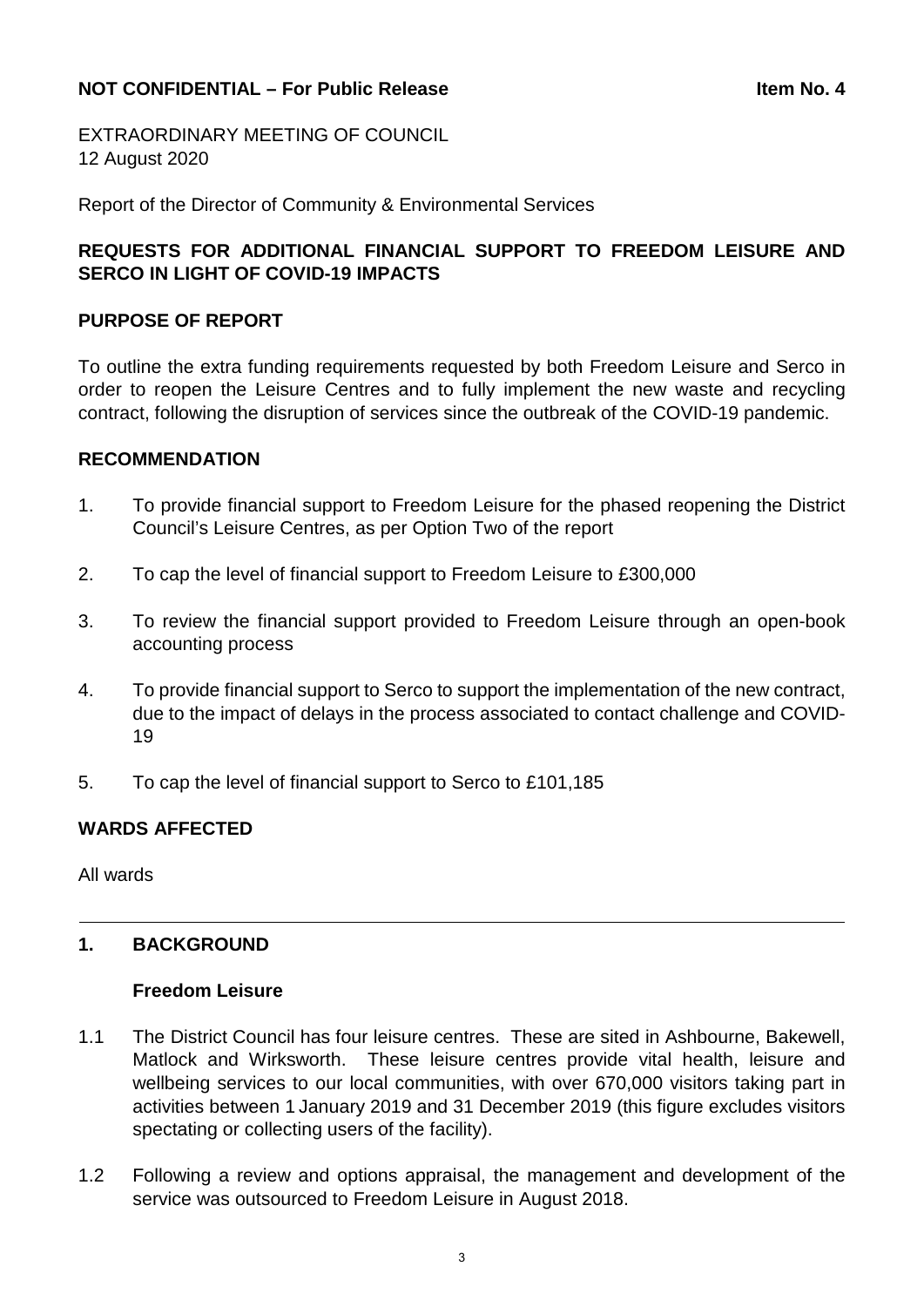- 1.3 On 20 March 2020, the Government announced the temporary closure of all gyms and leisure centres (along with pubs, clubs, restaurants, cafes) as part of its COVID-19 response to stop the spread of infection.
- 1.4 Leisure trusts such as Freedom Leisure are most at risk because they are not for profit organisations (with a public benefit asset lock) and as such do not distribute profits. Currently leisure providers are exempt from most COVID-19 emergency support funding, because they have a rateable value above £51,000 so are not eligible to receive the retail, hospitality and leisure grants.
- 1.5 As previously reported, the District Council worked closely with Freedom Leisure to negotiate and agree an initial payment to Freedom Leisure in April 2020. The costs covered by the District Council included funding the non-furloughed staff, who were required to complete building checks in the leisure centres throughout the 'lockdown' period, as well as other costs that Freedom Leisure were unable to mitigate such as repairs and maintenance, central overheads and utilities. The District Council also agreed to pay 50% of the annual management fee upfront (as noted in Table 1).
- 1.6 The table below provides a summary of the Council's financial support to date since the closure.

|              | Management               | Un-furloughed | Non-mitigated | Total    |
|--------------|--------------------------|---------------|---------------|----------|
|              | Fee                      | staff         | costs         |          |
| April        | £232,500                 | £8,279        | £32,407       | £273,186 |
| May          |                          | £8,279        | £32,407       | £40,686  |
| June         | $\overline{\phantom{0}}$ | £8,279        | £32,407       | £40,686  |
| <b>TOTAL</b> | £232,500                 | £24,837       | £97,221       | £354,558 |

*Table 1*

\* Management paid upfront, not in addition and covered by budget

1.7 The Government announced on the 9 July that outdoor pools can reopen to the public from 11 July followed by indoor gyms, pools and leisure centres on 25 July.

#### **Serco**

- 1.8 Members are already aware of the support that had to be given to Serco to ensure the garden waste collection service could recommence on 1st June (Emergency Committee 21 May 2020). The Council temporarily supported Serco's additional operational costs. It accepted a reduction in recycling collections for a month, and reduced/no Food and Garden Waste collection for four months, accepting in excess of 450,000 missed collections whilst continuing to pay Serco the full monthly contract fee. The Council also accommodated Bulky Waste collection cessation, and performed 3,051 bin deliveries that should normally be carried out by Serco. Taken together, it is estimated that the combined value of these supplier reliefs and Council contributions during the Covid-19 pandemic to date exceed £250,000.
- 1.9 The Council resolved on 18 December 2019 that Serco, its existing contractor for waste and recycling services, be appointed as its new contractor from 2 August 2020. The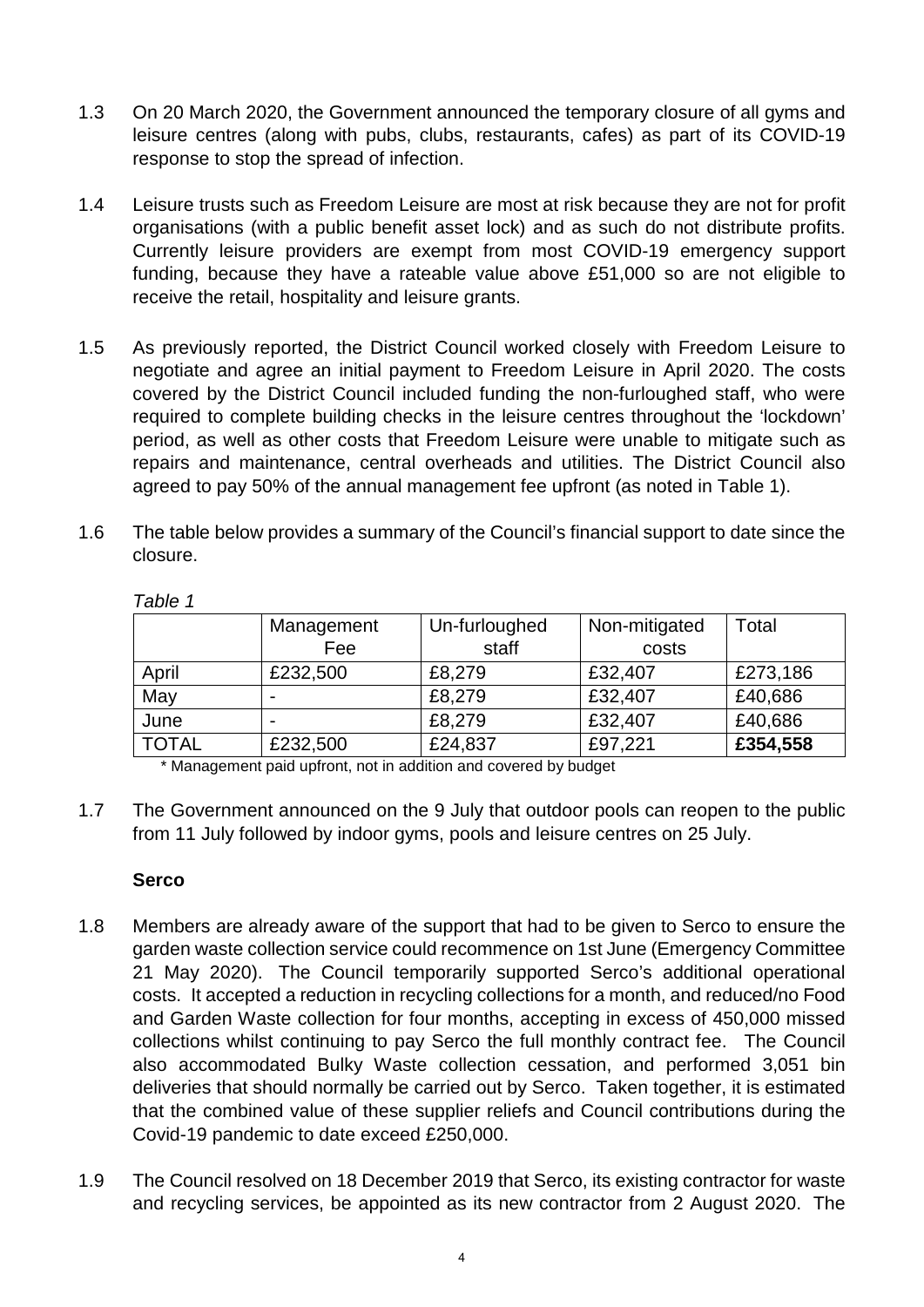seven month mobilisation period (January to July 2020 inclusive) was noted, as that was the period Serco had advised would enable them to deliver the new contract from the commencement date.

- 1.10 Since then, the mobilisation programme has progressed well, with input from the Council, Serco and other partners. This ensured that the new contract could start on 2 August. Mobilisation work included:
	- Concluding the procurement process, including dealing with bidder feedback and questions
	- Drafting and agreeing leases and underleases for the depot at Longcliffe, together with associated parking land
	- Arranging maintenance and repairs at the depot
	- Building and integrating new IT systems, and training Council and Serco staff to use these
	- Finalising contract payment mechanism, clauses and schedules ready for signature
	- Installing in-cab technology in refuse collection vehicles
	- Upgrading broadband and WiFi at the depot to support the new in-cab technology
	- Ordering new vehicles (see below).
- 1.11 The COVID-19 pandemic has impacted several aspects of this work, some of which have been delayed or been done differently due to lockdown and social distancing

## **2. REPORT**

#### **Freedom Leisure**

- 2.1 Over recent months, the District Council has worked with Freedom Leisure to consider several scenarios and the options available to ensure the safe reopening of leisure centres. Freedom Leisure have produced three options to present to Members to reopen the four leisure centres. Each of these options have been reviewed and evaluated by the District Council and its appointed consultant, FMG Consulting.
- 2.2 In June, Sport England provided funding to support Local Authorities with this process. The District Council was successful in its application and the funds have been used to employ Damien Adams from FMG Consulting to help review the options and the financial modelling provided by Freedom Leisure. Damien Adams was the consultant who supported the review of the service in 2016/17, so has a sound understanding of the contract and the arrangements in place. Damien is also involved in similar discussions with other leisure operators and other Local Authorities.
- 2.3 It is already clear that the income for the Leisure Centres will be much lower than pre COVID-19. This is due to the new safety measure in place, including the 2 metres social distancing requirement, which will reduce the number of visitors allowed in the facility at any one time and also the longer term impact of not knowing how many customers will actually return once the centres re-open. Freedom Leisure are therefore requesting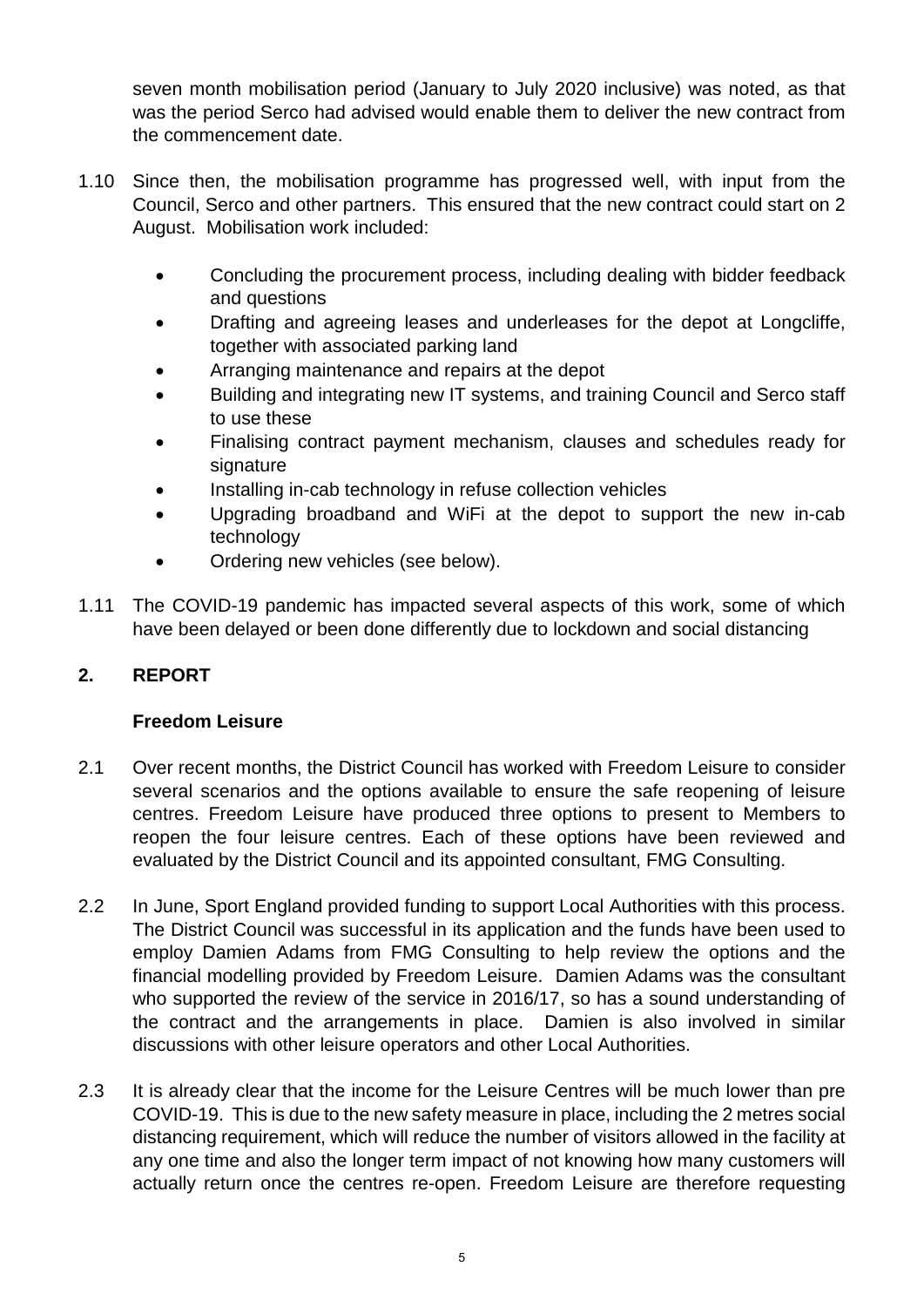financial support from their local authority partners to enable the leisure centres to reopen.

- 2.4 As it is not possible to accurately forecast income levels in advance of reopening, they are an assumed position based upon expected customer demand. Whilst there is much speculation within the industry around the percentage of customers that will return, and this ranges between 30%-60%, it is difficult to gauge with any real certainty until the facilities reopen.
- 2.5 In an attempt to strike a balance with service provision, cost and the new safety measures (inc. deep cleaning requirements), Freedom are proposing to reopen the centres with reduced opening hours. Appendix 1 outlines the opening hours for centres once reopened.
- 2.6 There will also be a reduction in the number of programmed activities taking place in the centres. Initially the fitness class timetable and swimming pool programme will be heavily reduced and the Learn to Swim programme is unlikely to resume in September.
- 2.7 Freedom Leisure are in the process of completing risk assessments across all aspects of the service to ensure safety measures are all put in place. They are following guidance from a range of National Governing Bodies, such as Swim England.
- 2.8 Since the temporary closure of the leisure centres, Freedom Leisure have had to inform all their casual employed staff (non-contracted) across the business that from 31 July they will no longer be part of the Job Retention Scheme and will be un-furloughed. This is due to the revised furlough scheme which would require an unaffordable contribution from Freedom Leisure. Once centres reopen, staffing levels will be much lower than 'normal' operations, so it is unlikely that casual employed staff will be required initially. As the customer demand increases, Freedom Leisure will look to reappoint these casual members of staff.
- 2.9 With regards to customer updates, Freedom Leisure have announced that all customers who pay by direct debit will get 50% off their membership for one month and those who have paid an annual subscription will get the closure months extended onto their membership, as well as an additional month extended onto their membership.

#### The Options

- 2.10 Although a number of scenarios have been considered, the three options below have been identified as the most appropriate given the current circumstance. Other options included only reopening the two larger sites (Arc and Ashbourne), but Officers felt that Wirksworth Leisure Centre should be included in the reopening programme. Officers do however, understand the challenge social distancing would present in reopening Bakewell Swimming Pool, due to its limited size. All of these options have been reviewed by the District Council and FMG Consulting.
- 2.11 Each option results in differing customer and staff impact, as well as the amount of financial support required. This support package is for a six month period. Freedom have provided both a prudent and a more optimistic financial forecast: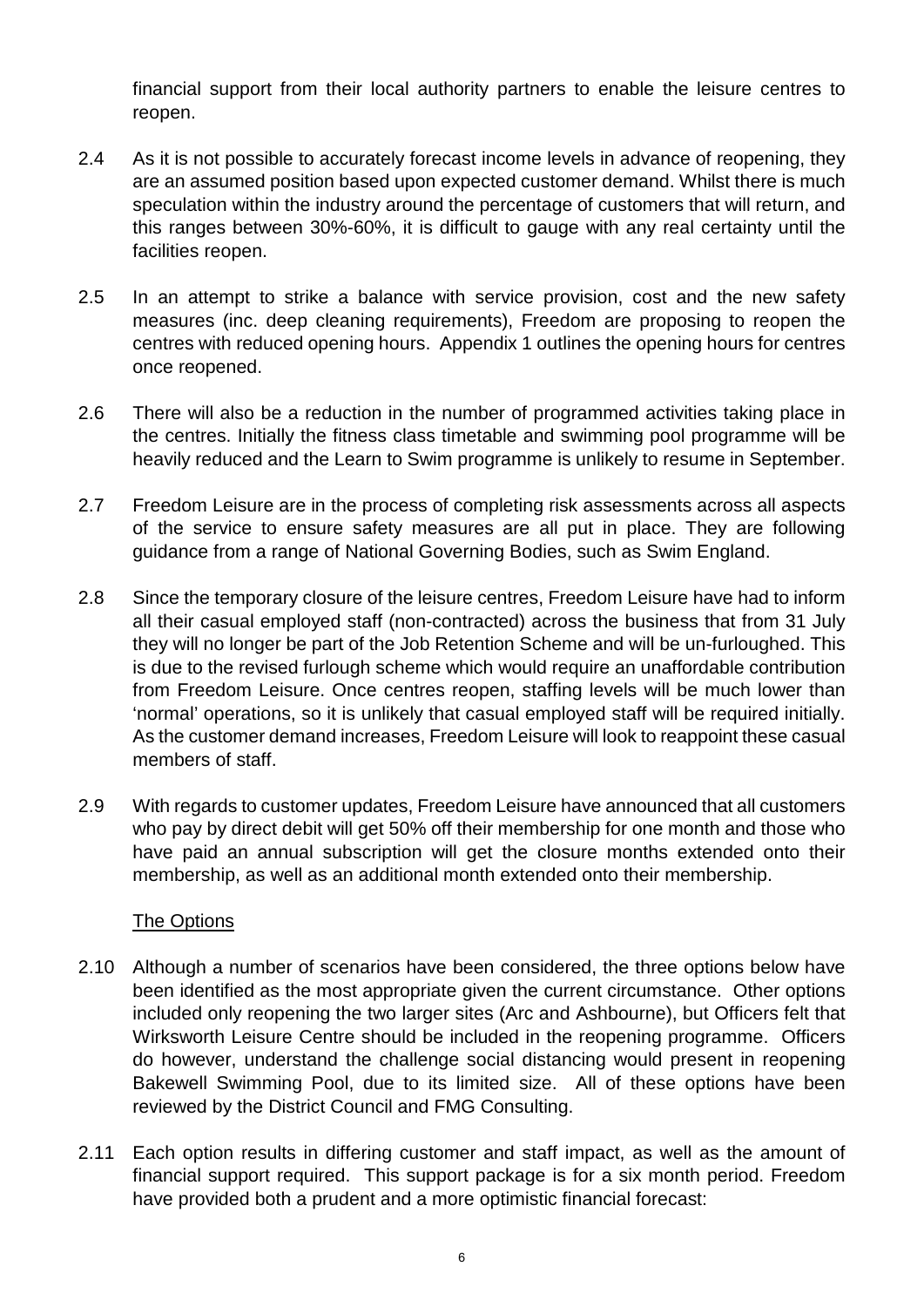|                                                                                                                                                              | Prudent<br>scenario | More<br>optimistic<br>scenario |
|--------------------------------------------------------------------------------------------------------------------------------------------------------------|---------------------|--------------------------------|
| <b>Option 1:</b><br>Open all four sites from month one and to retain the<br><b>Active Communities Manager</b>                                                | $-E695,237$         | $-£640,006$                    |
| <b>Option 2:</b><br>Arc, Ashbourne and Wirksworth to open in month one<br>Bakewell to open in month three<br>Active Communities Manager retained on furlough | $-£328,410$         | $-E278,482$                    |
| <b>Option 3:</b><br>Arc, Ashbourne & Wirksworth open in month one<br>Bakewell to in open month three<br>Active Communities Manager post to be removed        | $-£307,730$         | $-£257,802$                    |

2.12 In reviewing each of the options identified, the Council has concluded the following:

| <b>UPHULL</b> UILE         |                 |           |                 |                 |                |           |
|----------------------------|-----------------|-----------|-----------------|-----------------|----------------|-----------|
| <b>Derbyshire Dales DC</b> |                 |           |                 |                 |                |           |
| <b>Site</b>                | Month 1         | Month 2   | Month 3         | Month 4         | <b>Month 5</b> | Month 6   |
| Arc                        | Part Open       | Part Open | Part Open       | Part Open       | Part Open      | Part Open |
| Ashbourne                  | Part Open       | Part Open | Part Open       | Part Open       | Part Open      | Part Open |
| Wirksworth                 | Part Open       | Part Open | Part Open       | Part Open       | Part Open      | Part Open |
| <b>Bakewell</b>            | Part Open       | Part Open | Part Open       | Part Open       | Part Open      | Part Open |
| Active                     |                 |           |                 |                 |                |           |
| Communiti                  | <b>Furlough</b> | Furlough  | <b>Furlough</b> | <b>Furlough</b> | Re-employ      | Re-employ |
| es.                        |                 |           |                 |                 |                |           |

### **Option One**

Option One conclusion:

- Would allow all four leisure centres to open from month one
- The cost to the District Council would be a significant amount
- This option is not financially viable for Freedom Leisure to trial

Recommendation: This option is not recommended.

| <b>UPHULL LWO</b>          |                 |           |                 |           |           |           |
|----------------------------|-----------------|-----------|-----------------|-----------|-----------|-----------|
| <b>Derbyshire Dales DC</b> |                 |           |                 |           |           |           |
| <b>Site</b>                | Month 1         | Month 2   | Month 3         | Month 4   | Month 5   | Month 6   |
| Arc                        | Part Open       | Part Open | Part Open       | Part Open | Part Open | Part Open |
| Ashbourne                  | Part Open       | Part Open | Part Open       | Part Open | Part Open | Part Open |
| Wirksworth                 | Part Open       | Part Open | Part Open       | Part Open | Part Open | Part Open |
| Bakewell                   | Closed          | Closed    | Part Open       | Part Open | Part Open | Part Open |
| Active                     |                 |           |                 |           |           |           |
| Communiti                  | <b>Furlough</b> | Furlough  | <b>Furlough</b> | Furlough  | Re-employ | Re-employ |
| es                         |                 |           |                 |           |           |           |

#### **Option Two**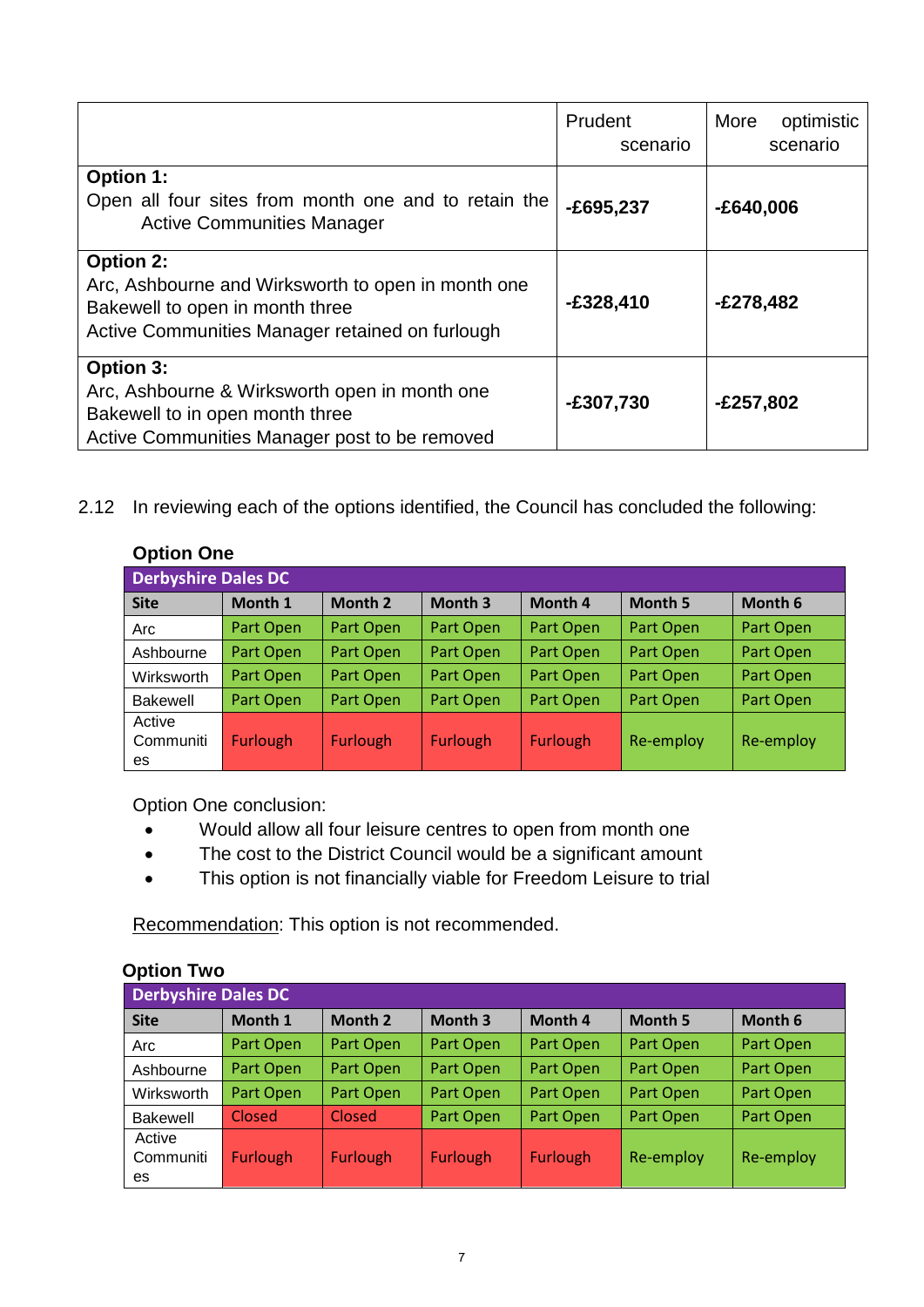Option Two conclusion:

- This would provide a phased opening of the leisure centres
- It enables the larger sites to re-open initially
- Bakewell Swimming Pool, due to its size, presents a greater challenge regarding social distancing
- The Learn to Swim programme wouldn't start until at least September, which is the main source of income for the facility
- The Active Communities role has been a key link between the District Council's Sports Development Team, the leisure centres and the rural communities. Allowing the four leisure centres to resume operation and then reintroducing the Active Communities role in November will support the centres to grow and get more people physically active.
- This is an approach favoured by several other Local Authorities

Recommendation: This option is recommended.

|                       | <b>Derbyshire Dales DC</b> |           |                    |           |                |           |  |  |  |  |  |  |  |  |  |
|-----------------------|----------------------------|-----------|--------------------|-----------|----------------|-----------|--|--|--|--|--|--|--|--|--|
| <b>Site</b>           | Month 1                    | Month 2   | Month <sub>3</sub> | Month 4   | <b>Month 5</b> | Month 6   |  |  |  |  |  |  |  |  |  |
| Arc                   | Part Open                  | Part Open | Part Open          | Part Open | Part Open      | Part Open |  |  |  |  |  |  |  |  |  |
| Ashbourne             | Part Open                  | Part Open | Part Open          | Part Open | Part Open      | Part Open |  |  |  |  |  |  |  |  |  |
| Wirksworth            | Part Open                  | Part Open | Part Open          | Part Open | Part Open      | Part Open |  |  |  |  |  |  |  |  |  |
| <b>Bakewell</b>       | Closed                     | Closed    | Closed             | Closed    | Part Open      | Part Open |  |  |  |  |  |  |  |  |  |
| Active<br>Communities | Remove                     | Remove    | Remove             | Remove    | Remove         | Remove    |  |  |  |  |  |  |  |  |  |

#### **Option Three**

Option Three conclusion:

- Same as Option Two initially
- The Active Communities role has been a key link between the District Council's Sports Development Team, the leisure centres and rural communities. This work has been developed over many years and, given the rural nature of the district, it is believed that the removal of this post could be detrimental to the health and wellbeing of some of our communities and residents
- The saving to the Council is minimal when comparing with Option Two

Recommendation: This option is not recommended.

- 2.13 In terms of monitoring performance and costs, the District Council and Freedom Leisure have agreed to an open book accounting process. This would allow for a monthly inspection of detailed accounts in arrears, so performance can be monitored and any variances can be reconciled accordingly.
- 2.14 Officers are also recommending a cap of £300,000 (over the 6 month period) should be implemented. This will be the maximum amount of financial support provided during this period.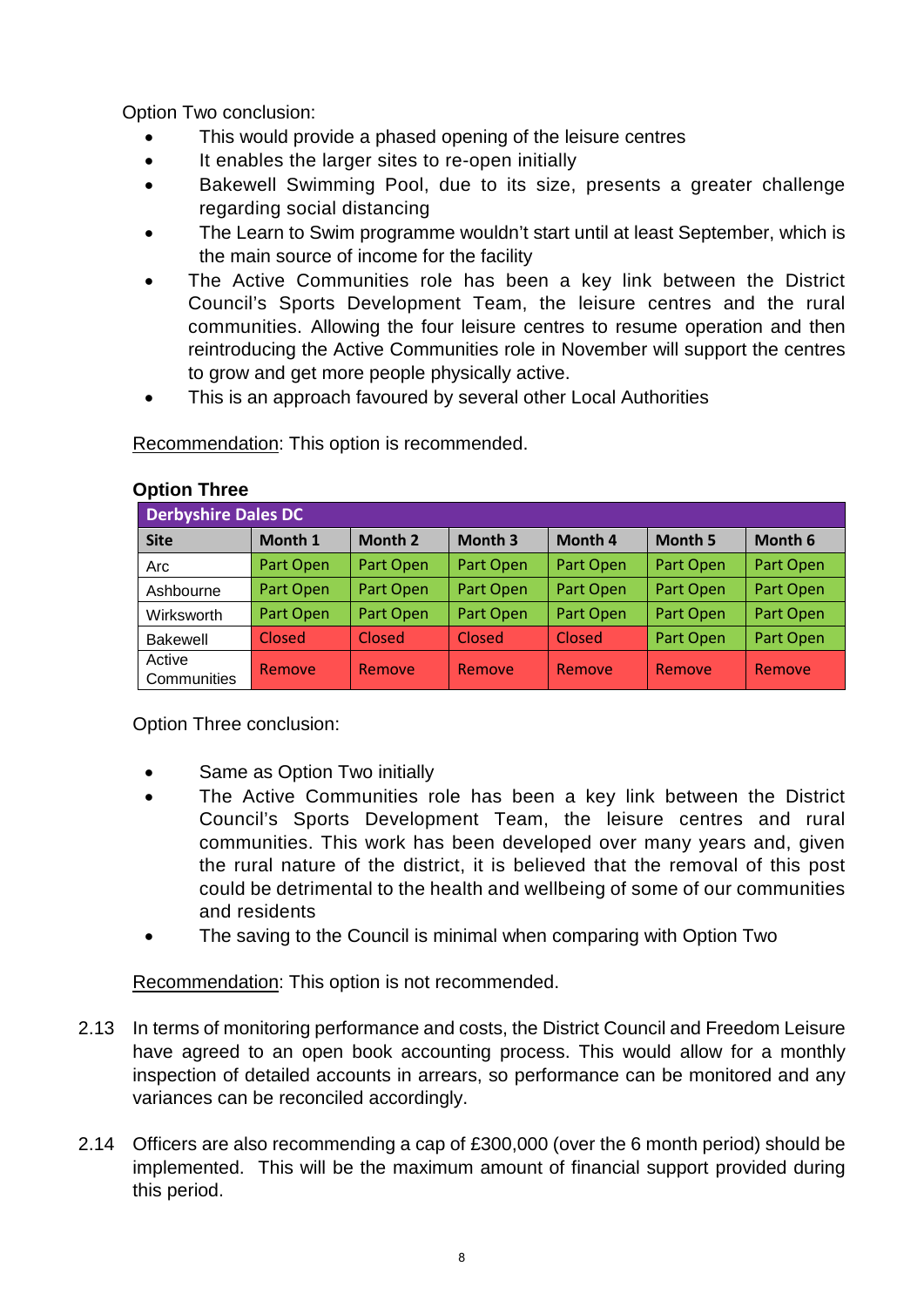- 2.15 Without the Council's financial support, the contract between Freedom Leisure and Derbyshire Dales District Council is unlikely to remain viable and the Council would need to explore alternative options to deliver leisure centre services, all of which have their own financial challenges.
- 2.16 At the time of writing this report, Central Government has not confirmed the funding package available to Local Authorities or leisure operators to support with these costs. This is however, expected to be announced in the coming weeks.

#### **Serco**

- 2.17 The new contract transitioned seamlessly on 2 August, but there are financial implications associated with this. These are due to delays in delivering the new refuse collection vehicles, and the consequent need for the existing (old) vehicles to be kept going for some months longer than intended.
- 2.18 Part of this delay may be attributable to the Council issuing its "Letter of Intent to Purchase" vehicles on 23 January 2020, which was up to two weeks later than anticipated; this was due to clarification/challenge from the other bidder at this time and was unforeseen by Serco and the Council. Serco inform us that this 1-2 week delay caused a 1-3 month slippage in vehicle delivery slots from the supplier.
- 2.19 The rest of the delay is directly due to Covid-19, which has caused a further 2-3 month slippage in vehicle delivery. This comprises:
	- 18 tonne Refuse Collection Vehicles (RCVs) being further delayed twofold as a result of COVID; the manufacturers both had to close for lockdown, and secondly, despite having the build slots secured for the chassis, as a consequence of the pandemic the body supplier were unable to provide a confirmed timeline for production of the body hence delay in being able to marry the body with chassis.
	- Food Waste Vehicles being further delayed as manufacturing at the chassis supplier was suspended as a result of lockdown.
- 2.20 As a consequence, for a period of up to six months (different period for different vehicles), Serco will continue to use the existing (old) vehicle fleet to deliver the new contract. It should be noted that the in-cab technology, specified as part of the new contract to provide accurate information on collection rounds, is demountable and has been operational from day one of the new contract, temporarily mounted in the old vehicles.
- 2.21 There are costs to keeping the old vehicles running for up to six months longer than expected. These relate principally to maintenance, tyres, and unavoidable hire.
	- Additional maintenance costs on the older existing fleet are necessarily higher than for new vehicles. Serco estimate an average maximum monthly maintenance costs of £14,515 and a target cost of £10,886 per month. Serco proposes to cap any additional maintenance costs at the maximum amount and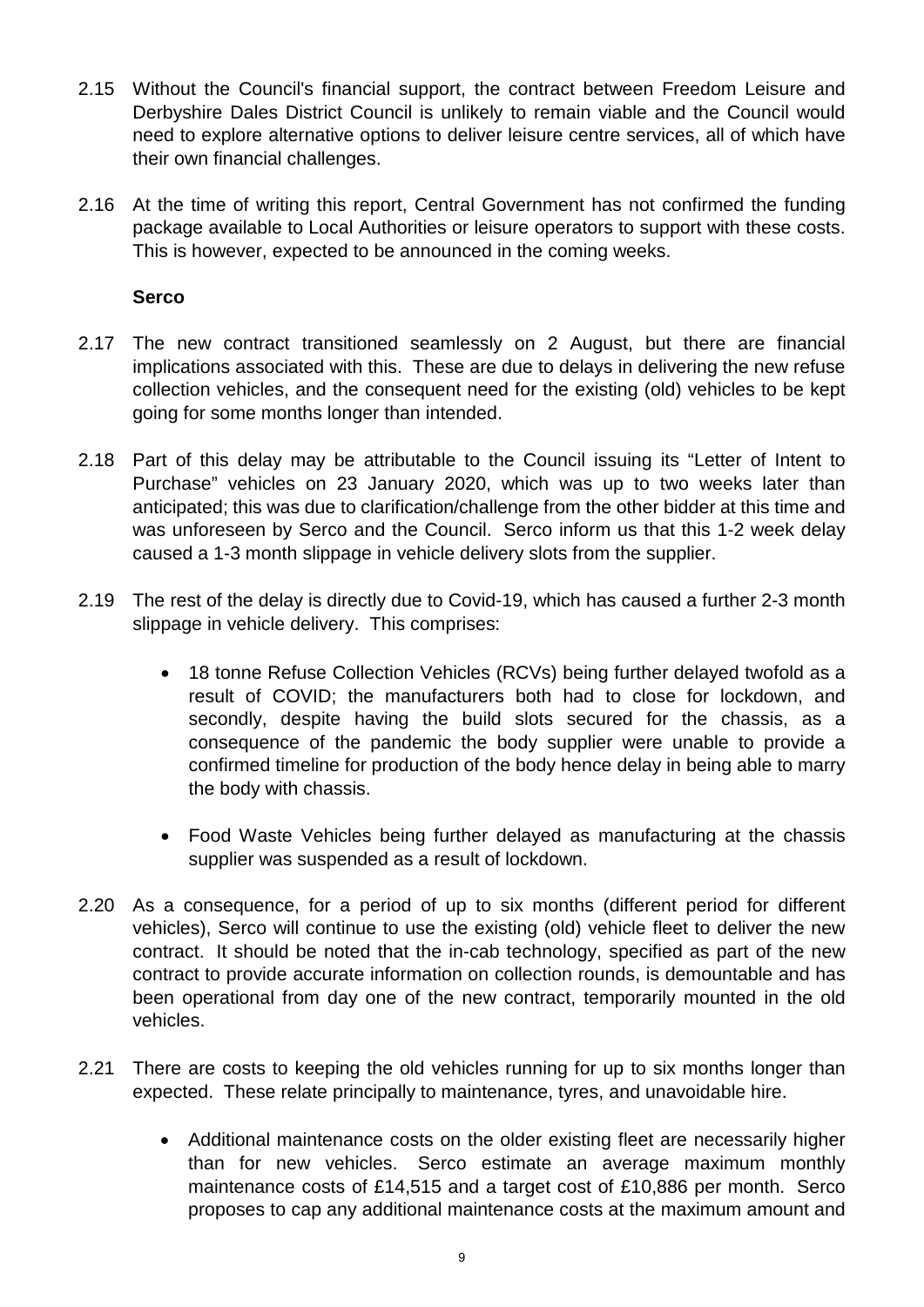they will accept risk on any major assembly failures (e.g. engine, gearbox, transmissions). Officers consider these costs to be reasonable.

- There are additional tyre costs on the old fleet on average of £585 per month. Officers consider these costs to be reasonable.
- Unavoidable hire costs associated with two 15t vehicles which are both specialist vehicles that are not freely available either on hire or elsewhere in Serco. There are anticipated average hire costs of £8,409 per month. These costs relate to the fact Derbyshire Dales has specialist vehicles on the current contract (necessitated by narrow lanes and split compartments) which are not readily available elsewhere.
- 2.22 There is on average £3,914 per month in Serco's tendered submission for maintenance in the same period. Deducting this from any additional maintenance and hire costs results in an average and maximum additional cost to the Council of £19,595 per month (average) from Aug to Dec 2020. Serco propose that additional maintenance, tyre and hire costs are invoiced monthly using an open book approach so that the Council can validate actual costs and only pay if the additional cost is incurred. Serco will focus resources on the contract to reduce additional costs through maintenance which could see the average monthly cost reduce to £15,966 per month on average. The monthly costs reduce after October because that is when some of the new vehicles start to arrive, so the old (expensive to maintain) vehicles start to be retired and the costs associated with running some of them also start to fall away then.
- 2.23 Members must note that there are further costs associated with running on the existing (old) vehicles, and Serco propose to absorb these additional costs themselves. These comprise:
	- Internal Hire Costs 1: Serco had earmarked five ex-Derbyshire Dales RCVs to be redeployed to other contracts across the UK. This would have reduced external hire costs at those contracts by £120,000 in the period Aug – Dec 2020.
	- Internal Hire Costs 2: Serco will reduce existing hire costs at Derbyshire Dales by moving three RCVs from one of their other refuse contracts. The effect on Serco is in the order of £3,600 per week.
	- Reduced value in remaining Fleet: Any delay in Serco selling the balance of their ex DDDC fleet will reduce the resale value of the vehicles. A vehicle loses between £100 and £200 per month of market value. Therefore existing fleet is reducing in value to Serco by between £2,900 and £5,800 per month, which will be reflected in reduced retail value.
- 2.24 As a minimum Serco will incur costs of £120,000 in retaining the existing fleet at Derbyshire Dales and this will increase to c.£150,000 given the transfer of internal hire vehicles and reducing vehicle resale values.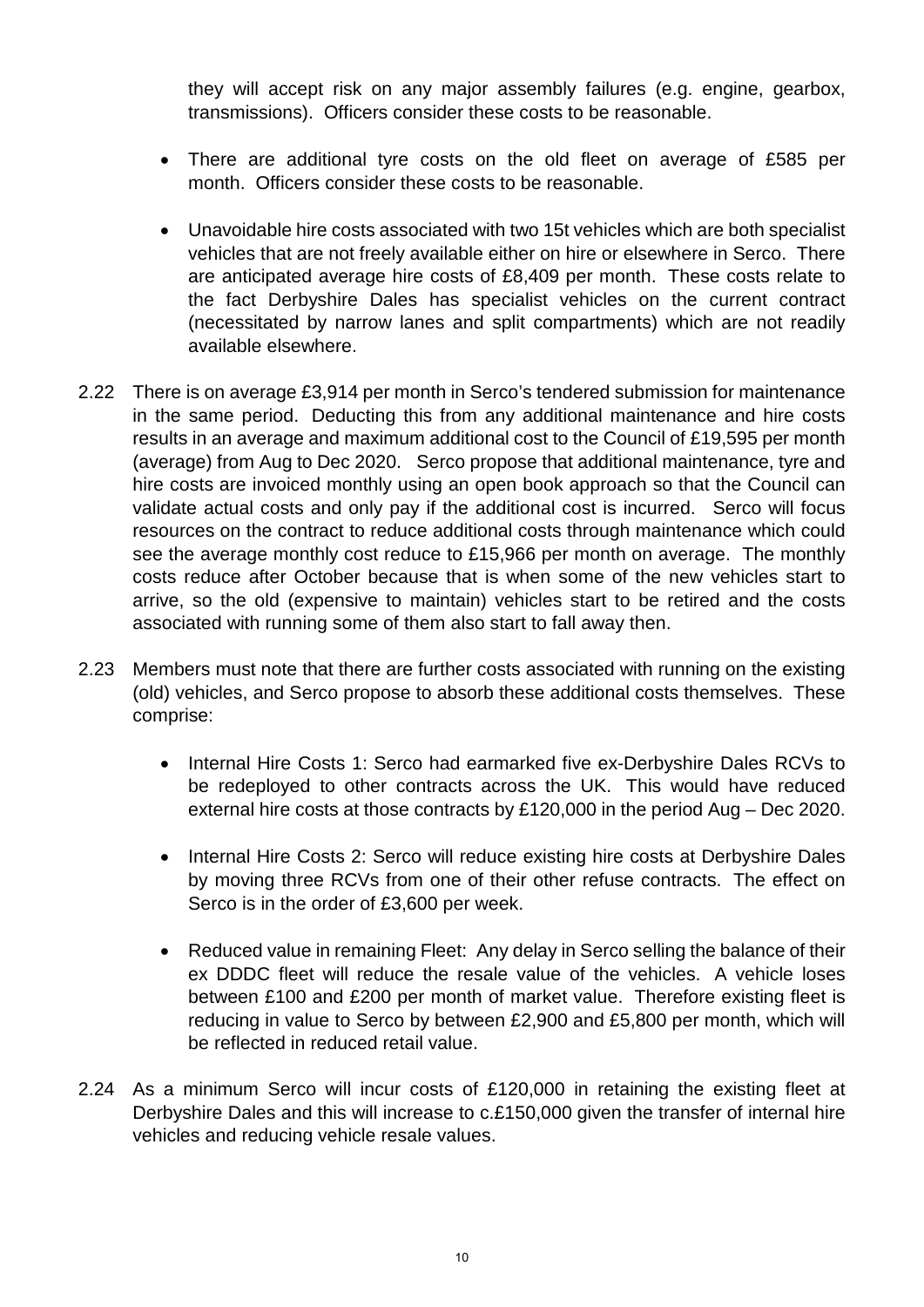- 2.25 The proposal is recommended because of the costs of running on the existing vehicles until December, the Council will incur between £15,966 and £19,595 per month average (totalling £83,041 to £101,185); whereas Serco will incur between £24,000 and £30,000 per month average (totalling £120,000 to £150,000). The costs to the Council are outlined in Appendix Two.
- 2.26 Serco are taking a long-term relationship approach in accepting these costs in Year 1. It is worth noting that, in the hypothetical situation where the Council did not have an external contractor, it would have to bear all these additional costs itself (in excess of £200,000). However, because we have a partnership with an external contractor (Serco), the Council only has to bear a proportion of the cost itself – albeit still a significant sum.
- 2.27 It should be noted a further option considered would be for the Council to hire its own vehicles for the period in question. It is impossible to quantify a precise cost as it depends on timing and duration, but it is believed this could be in excess of £300,000. It is therefore considered that the fair split of actual costs between the Council and Serco, as outlined above, is the preferred solution. Members should also note that the proposal above is the result of challenging yet open negotiation between the Council and Serco, and represents a substantially more favourable outcome for the Council than the initial options we were presented with.
- 2.28 Members should also note that the delay to the new vehicles will provide a benefit to the Council at the end of the new contract. Firstly, it will leave the Council with an asset that has a value, which can either be realised through a sale or transferred to the next contract, thus reducing future costs. Secondly, the vehicles will have useful life left in them. This enables flexibility in a future contract, reducing potential hire costs, etc. While this benefit is very much long-term and cannot be quantified at this stage, it will put the Council in a more favourable position in eight years than it would otherwise have been.

#### **3. RISK ASSESSMENT**

#### **Legal**

3.1 There have been and continue to be a significant number of regulatory changes during the response and recovery from the pandemic. This report does not raise any specific legal issues and the recommendations seek to assist recovery in line with current government legal requirements.

#### **Financial**

3.2 It is hoped that there will be additional Government funding to assist with the financial support to Leisure Centres. If there is not sufficient Government grant to cover these costs, they will need to be financed from reserves. The estimated costs have been include in the revised revenue budget for 2021 and will be considered by Council on 27 August. Although the financial risk is high, it would be much higher should Freedom Leisure consider the contract no longer viable or satisfactory agreement was not reached with Serco regarding the new waste contract.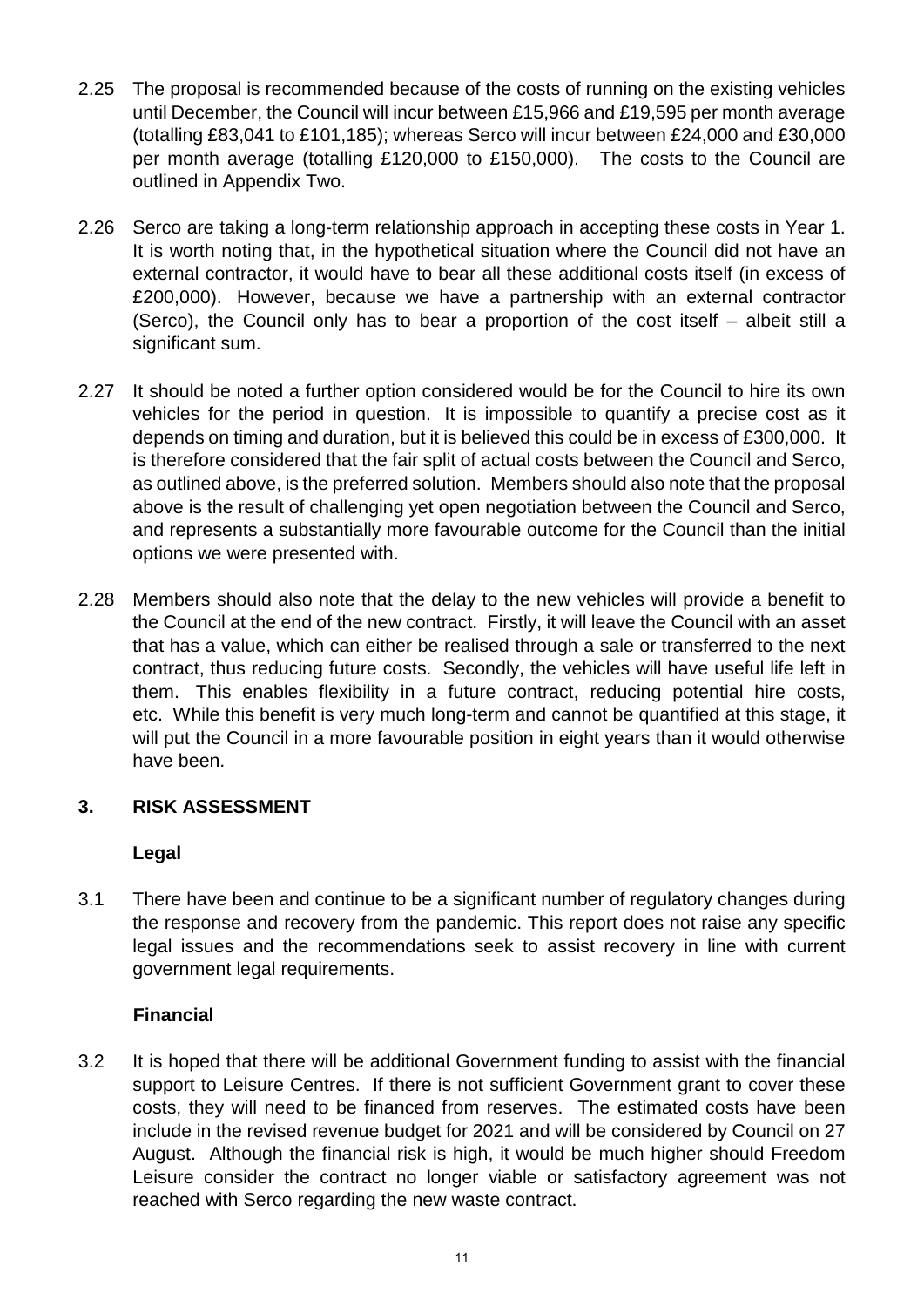#### **4. OTHER CONSIDERATIONS**

In preparing this report, the relevance of the following factors has also been considered: prevention of crime and disorder; equalities; environmental; climate change; health; human rights; personnel and property.

#### **5. CONTACT INFORMATION**

Becky Bryan – Community Development Manager Tel: 01629 761385 Email: [becky.bryan@derbyshiredales.gov.uk](mailto:becky.bryan@derbyshiredales.gov.uk)

Steve Capes – Director of Policy & Regeneration Tel: 01629 761371 Email: [steve.capes@derbyshiredales.gov.uk](mailto:steve.capes@derbyshiredales.gov.uk)

Ashley Watts - Director of Community & Environmental Services Tel: 01629 761367 Email: [ashley.watts@derbyshiredales.gov.uk](mailto:Ashley.watts@derbyshiredales.gov.uk)

### **6 BACKGROUND PAPERS**

None

### **7 ATTACHMENTS**

Appendix 1 – Proposed Leisure Centre opening hours Appendix 2 – Summary of monthly additional vehicle costs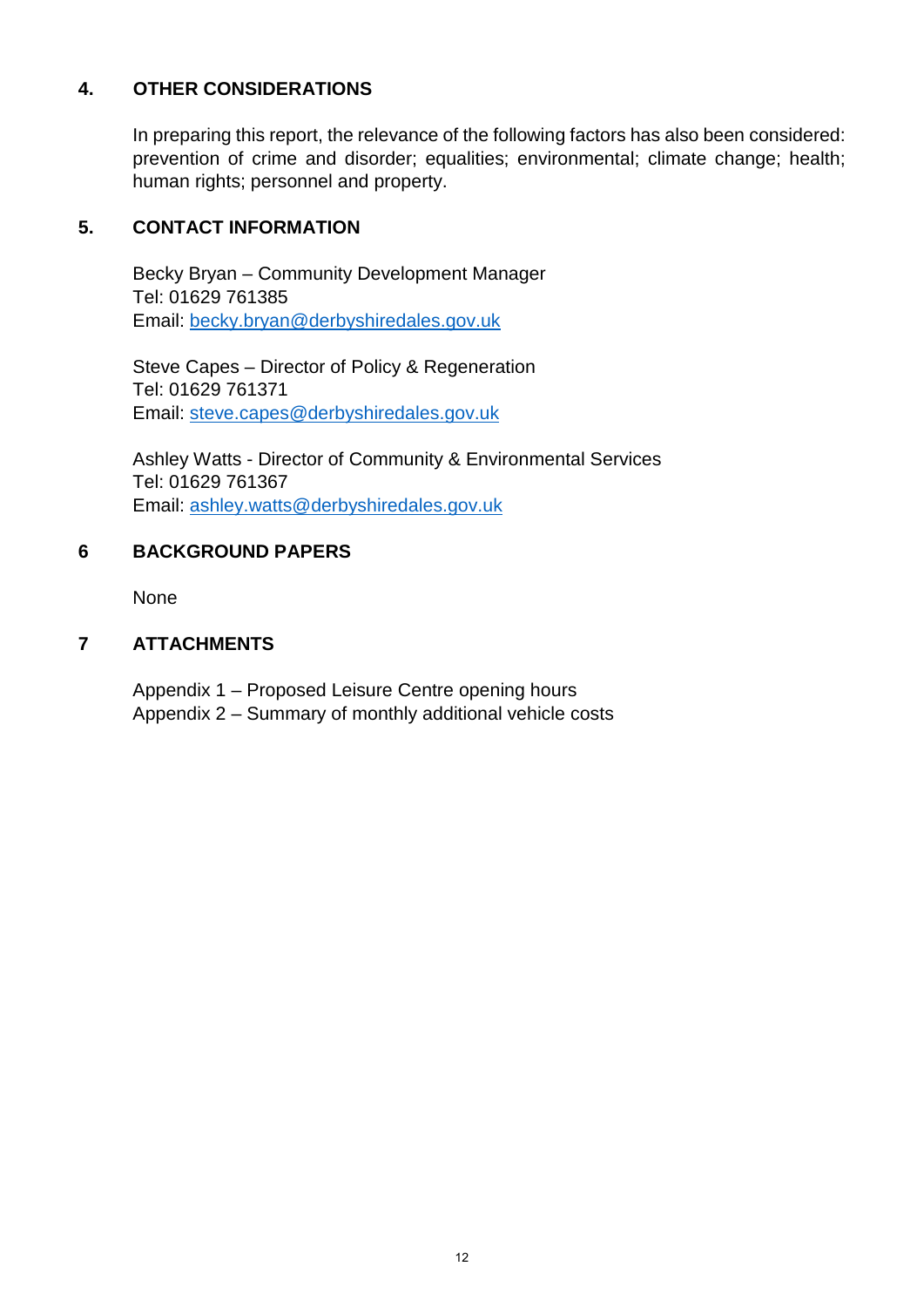**APPENDIX 1 - ARC**

**Monday**

|        |                          |                                                                                 |                                                |                               |                                            |                                            |                                |            |  |  |                               |           |                                                                                                                 |                                                                                                                                                                                                                                                                     | __                    | Stating  |      |                                   |                   |  |                                 |           |  |                                          |  |                                        |            |                          |                            |                                                              |      |                         |
|--------|--------------------------|---------------------------------------------------------------------------------|------------------------------------------------|-------------------------------|--------------------------------------------|--------------------------------------------|--------------------------------|------------|--|--|-------------------------------|-----------|-----------------------------------------------------------------------------------------------------------------|---------------------------------------------------------------------------------------------------------------------------------------------------------------------------------------------------------------------------------------------------------------------|-----------------------|----------|------|-----------------------------------|-------------------|--|---------------------------------|-----------|--|------------------------------------------|--|----------------------------------------|------------|--------------------------|----------------------------|--------------------------------------------------------------|------|-------------------------|
| Wed    |                          |                                                                                 |                                                |                               |                                            |                                            |                                | Pool Open  |  |  | —                             |           | a basic and the contract of the contract of the contract of the contract of the contract of the contract of the | Centre Opening Times                                                                                                                                                                                                                                                | Pool Open             |          | --   |                                   | <b>The Common</b> |  |                                 | Pool Open |  |                                          |  |                                        | Water Polo |                          | and the state of the state | and the state of the state of the<br>and the property of the |      |                         |
|        |                          |                                                                                 |                                                | the control of the con-       |                                            |                                            |                                |            |  |  |                               |           |                                                                                                                 |                                                                                                                                                                                                                                                                     |                       | Station  |      |                                   |                   |  |                                 |           |  |                                          |  |                                        |            |                          |                            |                                                              |      |                         |
| Thurs. |                          | the contract of the contract of the contract of<br>and the contract of the con- |                                                | __                            | and the contract of the con-<br>_____      |                                            |                                | Pool Open  |  |  |                               |           |                                                                                                                 | <b>Centre Opening Times</b><br><b>Contract Contract Contract Contract Contract Contract Contract Contract Contract Contract Contract Contract Contract Contract Contract Contract Contract Contract Contract Contract Contract Contract Contract Contract Contr</b> | Pool Open             |          | ——⊥  |                                   |                   |  |                                 | Pool Open |  | <b>CALL OF</b><br><b>Service Service</b> |  | $\sim$<br>—<br>and the property of the |            |                          |                            |                                                              | ———— |                         |
|        |                          |                                                                                 |                                                | ____                          | and the state of the state of the          |                                            |                                |            |  |  |                               |           |                                                                                                                 |                                                                                                                                                                                                                                                                     |                       | Statfing | ____ |                                   |                   |  |                                 |           |  |                                          |  | $\sim$                                 |            | <b>Contract Contract</b> |                            | <b>Contract Contract</b>                                     |      | and the contract of     |
| Frid   |                          |                                                                                 | $\mathbf{I}$ and $\mathbf{I}$ and $\mathbf{I}$ |                               | <b>Contract Contract Contract Contract</b> |                                            |                                | Pool Open  |  |  | <b>Contract Contract</b><br>— |           |                                                                                                                 | Centre Opening Times                                                                                                                                                                                                                                                | Pool Open<br>Gym Open | Stating  | __   | and the state of the state of the |                   |  |                                 | Pool Open |  | <b>LAAD</b>                              |  |                                        |            |                          |                            |                                                              |      |                         |
|        |                          |                                                                                 |                                                |                               |                                            |                                            |                                |            |  |  |                               |           |                                                                                                                 |                                                                                                                                                                                                                                                                     |                       |          |      |                                   |                   |  |                                 |           |  |                                          |  |                                        |            |                          |                            |                                                              |      |                         |
| Sat    |                          |                                                                                 |                                                |                               |                                            |                                            | J.<br><b>Contract Contract</b> | Deventio - |  |  |                               | Pool Open | <b>Cym Open</b>                                                                                                 | Centre Opening Times                                                                                                                                                                                                                                                |                       |          |      |                                   |                   |  |                                 |           |  |                                          |  |                                        |            |                          |                            |                                                              |      |                         |
| Sun    |                          |                                                                                 |                                                |                               |                                            |                                            |                                |            |  |  |                               | Pool Open |                                                                                                                 | Stating<br>Centre Opening Times                                                                                                                                                                                                                                     |                       |          |      |                                   | <b>COMMON</b>     |  |                                 | __        |  |                                          |  |                                        |            |                          |                            |                                                              |      |                         |
|        | the contract of the con- |                                                                                 |                                                | the control of the control of |                                            | and the state of the state of the state of |                                |            |  |  |                               |           | Gym Coan<br>Staffing                                                                                            |                                                                                                                                                                                                                                                                     |                       |          |      |                                   |                   |  | the contract of the contract of |           |  |                                          |  | $\sim$                                 |            |                          |                            |                                                              |      | the control of the con- |

**Pool Open Pool Open** Pool Open Pool Open Pool Open Pool Open Pool Open Pool Open Pool Open Pool Open Pool Open Pool Open Pool Open Pool Open Pool Open Pool Open Pool Open Pool Open Pool Open Pool Open

9 10 11 12 13 14 15 16 17 18 19 22

 $20$   $21$ 

<u> 1950 - 1950 - 1950 - 1950 - 1950 - 1950 - 1950 - 1950 - 1950 - 1950 - 1950 - 1950 - 1950 - 1950 - 1950 - 195</u>

**Centre Opening Times**

**Gym Open Staffing**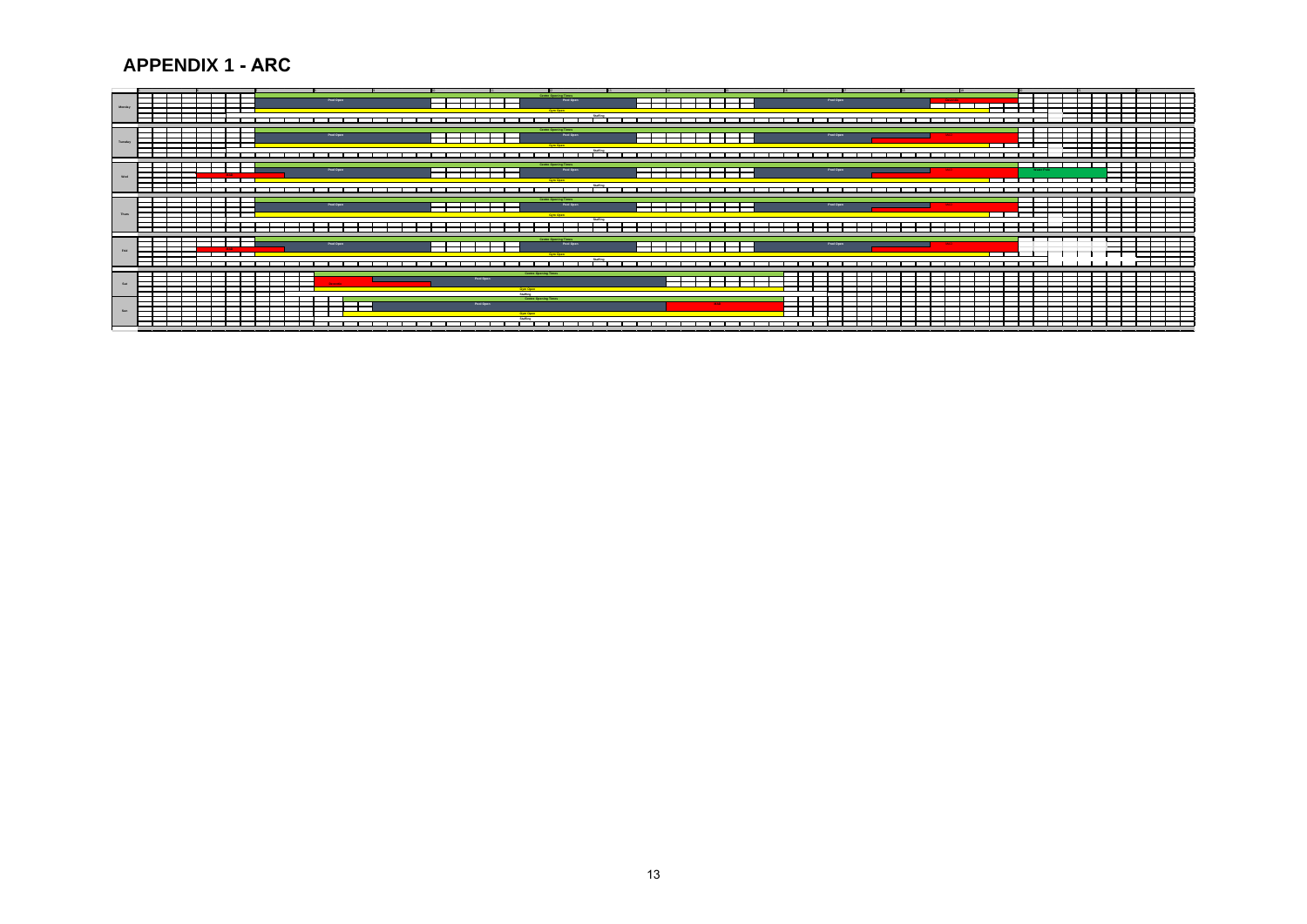#### **APPENDIX 1 - ASHBOURNE**

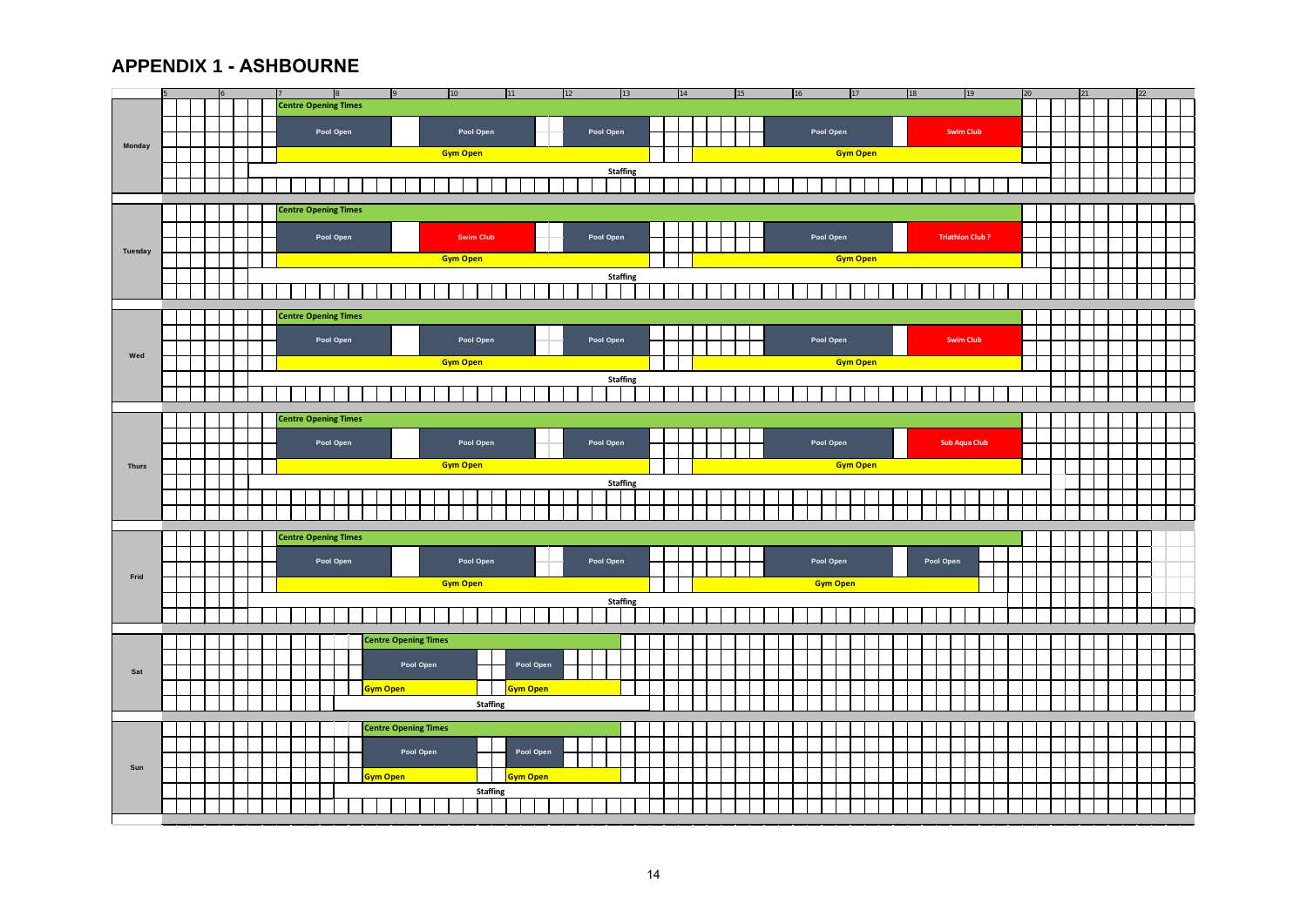#### **APPENDIX 1 - WIRKSWORTH**

|           |  |  |  |  |  |  | $\vert$ 9 |                             |                 | 10              | 11                          |                 |  | 12 |  | 13 |  | 14 |  | 15 |  | 16 |  | 17 |  |                 | 18                          | 19 |  | 20 |  | 21 |  | 22 |  |
|-----------|--|--|--|--|--|--|-----------|-----------------------------|-----------------|-----------------|-----------------------------|-----------------|--|----|--|----|--|----|--|----|--|----|--|----|--|-----------------|-----------------------------|----|--|----|--|----|--|----|--|
|           |  |  |  |  |  |  |           | <b>Centre Opening Times</b> |                 |                 |                             |                 |  |    |  |    |  |    |  |    |  |    |  |    |  |                 | <b>Centre Opening Times</b> |    |  |    |  |    |  |    |  |
|           |  |  |  |  |  |  |           |                             |                 | <b>Gym Open</b> |                             |                 |  |    |  |    |  |    |  |    |  |    |  |    |  |                 | <b>Gym Open</b>             |    |  |    |  |    |  |    |  |
| Monday    |  |  |  |  |  |  |           |                             | <b>Staffing</b> |                 |                             |                 |  |    |  |    |  |    |  |    |  |    |  |    |  | <b>Staffing</b> |                             |    |  |    |  |    |  |    |  |
|           |  |  |  |  |  |  |           |                             |                 |                 |                             |                 |  |    |  |    |  |    |  |    |  |    |  |    |  |                 |                             |    |  |    |  |    |  |    |  |
|           |  |  |  |  |  |  |           |                             |                 |                 |                             |                 |  |    |  |    |  |    |  |    |  |    |  |    |  |                 |                             |    |  |    |  |    |  |    |  |
|           |  |  |  |  |  |  |           | <b>Centre Opening Times</b> |                 |                 |                             |                 |  |    |  |    |  |    |  |    |  |    |  |    |  |                 | <b>Centre Opening Times</b> |    |  |    |  |    |  |    |  |
|           |  |  |  |  |  |  |           |                             |                 | <b>Gym Open</b> |                             |                 |  |    |  |    |  |    |  |    |  |    |  |    |  |                 | <b>Gym Open</b>             |    |  |    |  |    |  |    |  |
| Tuesday   |  |  |  |  |  |  |           |                             | <b>Staffing</b> |                 |                             |                 |  |    |  |    |  |    |  |    |  |    |  |    |  | <b>Staffing</b> |                             |    |  |    |  |    |  |    |  |
|           |  |  |  |  |  |  |           |                             |                 |                 |                             |                 |  |    |  |    |  |    |  |    |  |    |  |    |  |                 |                             |    |  |    |  |    |  |    |  |
|           |  |  |  |  |  |  |           |                             |                 |                 |                             |                 |  |    |  |    |  |    |  |    |  |    |  |    |  |                 |                             |    |  |    |  |    |  |    |  |
|           |  |  |  |  |  |  |           | <b>Centre Opening Times</b> |                 |                 |                             |                 |  |    |  |    |  |    |  |    |  |    |  |    |  |                 | <b>Centre Opening Times</b> |    |  |    |  |    |  |    |  |
| Wednesday |  |  |  |  |  |  |           |                             |                 | <b>Gym Open</b> |                             |                 |  |    |  |    |  |    |  |    |  |    |  |    |  |                 | <b>Gym Open</b>             |    |  |    |  |    |  |    |  |
|           |  |  |  |  |  |  |           |                             | <b>Staffing</b> |                 |                             |                 |  |    |  |    |  |    |  |    |  |    |  |    |  | <b>Staffing</b> |                             |    |  |    |  |    |  |    |  |
|           |  |  |  |  |  |  |           |                             |                 |                 |                             |                 |  |    |  |    |  |    |  |    |  |    |  |    |  |                 |                             |    |  |    |  |    |  |    |  |
|           |  |  |  |  |  |  |           |                             |                 |                 |                             |                 |  |    |  |    |  |    |  |    |  |    |  |    |  |                 |                             |    |  |    |  |    |  |    |  |
|           |  |  |  |  |  |  |           | <b>Centre Opening Times</b> |                 |                 |                             |                 |  |    |  |    |  |    |  |    |  |    |  |    |  |                 | <b>Centre Opening Times</b> |    |  |    |  |    |  |    |  |
| Thursday  |  |  |  |  |  |  |           |                             |                 | <b>Gym Open</b> |                             |                 |  |    |  |    |  |    |  |    |  |    |  |    |  |                 | <b>Gym Open</b>             |    |  |    |  |    |  |    |  |
|           |  |  |  |  |  |  |           |                             | <b>Staffing</b> |                 |                             |                 |  |    |  |    |  |    |  |    |  |    |  |    |  | <b>Staffing</b> |                             |    |  |    |  |    |  |    |  |
|           |  |  |  |  |  |  |           |                             |                 |                 |                             |                 |  |    |  |    |  |    |  |    |  |    |  |    |  |                 |                             |    |  |    |  |    |  |    |  |
|           |  |  |  |  |  |  |           |                             |                 |                 |                             |                 |  |    |  |    |  |    |  |    |  |    |  |    |  |                 |                             |    |  |    |  |    |  |    |  |
|           |  |  |  |  |  |  |           | <b>Centre Opening Times</b> |                 |                 |                             |                 |  |    |  |    |  |    |  |    |  |    |  |    |  |                 | <b>Centre Opening Times</b> |    |  |    |  |    |  |    |  |
|           |  |  |  |  |  |  |           |                             |                 | <b>Gym Open</b> |                             |                 |  |    |  |    |  |    |  |    |  |    |  |    |  |                 | <b>Gym Open</b>             |    |  |    |  |    |  |    |  |
| Friday    |  |  |  |  |  |  |           |                             | <b>Staffing</b> |                 |                             |                 |  |    |  |    |  |    |  |    |  |    |  |    |  | <b>Staffing</b> |                             |    |  |    |  |    |  |    |  |
|           |  |  |  |  |  |  |           |                             |                 |                 |                             |                 |  |    |  |    |  |    |  |    |  |    |  |    |  |                 |                             |    |  |    |  |    |  |    |  |
|           |  |  |  |  |  |  |           |                             |                 |                 |                             |                 |  |    |  |    |  |    |  |    |  |    |  |    |  |                 |                             |    |  |    |  |    |  |    |  |
|           |  |  |  |  |  |  |           |                             |                 |                 | <b>Centre Opening Times</b> |                 |  |    |  |    |  |    |  |    |  |    |  |    |  |                 |                             |    |  |    |  |    |  |    |  |
|           |  |  |  |  |  |  |           |                             |                 |                 | <b>Gym Open</b>             |                 |  |    |  |    |  |    |  |    |  |    |  |    |  |                 |                             |    |  |    |  |    |  |    |  |
| Saturday  |  |  |  |  |  |  |           |                             |                 |                 |                             | <b>Staffing</b> |  |    |  |    |  |    |  |    |  |    |  |    |  |                 |                             |    |  |    |  |    |  |    |  |
|           |  |  |  |  |  |  |           |                             |                 |                 |                             |                 |  |    |  |    |  |    |  |    |  |    |  |    |  |                 |                             |    |  |    |  |    |  |    |  |
|           |  |  |  |  |  |  |           |                             |                 |                 |                             |                 |  |    |  |    |  |    |  |    |  |    |  |    |  |                 |                             |    |  |    |  |    |  |    |  |
|           |  |  |  |  |  |  |           |                             |                 |                 | <b>Centre Opening Times</b> |                 |  |    |  |    |  |    |  |    |  |    |  |    |  |                 |                             |    |  |    |  |    |  |    |  |
|           |  |  |  |  |  |  |           |                             |                 |                 |                             | <b>Gym Open</b> |  |    |  |    |  |    |  |    |  |    |  |    |  |                 |                             |    |  |    |  |    |  |    |  |
| Sunday    |  |  |  |  |  |  |           |                             |                 |                 |                             | <b>Staffing</b> |  |    |  |    |  |    |  |    |  |    |  |    |  |                 |                             |    |  |    |  |    |  |    |  |
|           |  |  |  |  |  |  |           |                             |                 |                 |                             |                 |  |    |  |    |  |    |  |    |  |    |  |    |  |                 |                             |    |  |    |  |    |  |    |  |
|           |  |  |  |  |  |  |           |                             |                 |                 |                             |                 |  |    |  |    |  |    |  |    |  |    |  |    |  |                 |                             |    |  |    |  |    |  |    |  |
|           |  |  |  |  |  |  |           |                             |                 |                 |                             |                 |  |    |  |    |  |    |  |    |  |    |  |    |  |                 |                             |    |  |    |  |    |  |    |  |